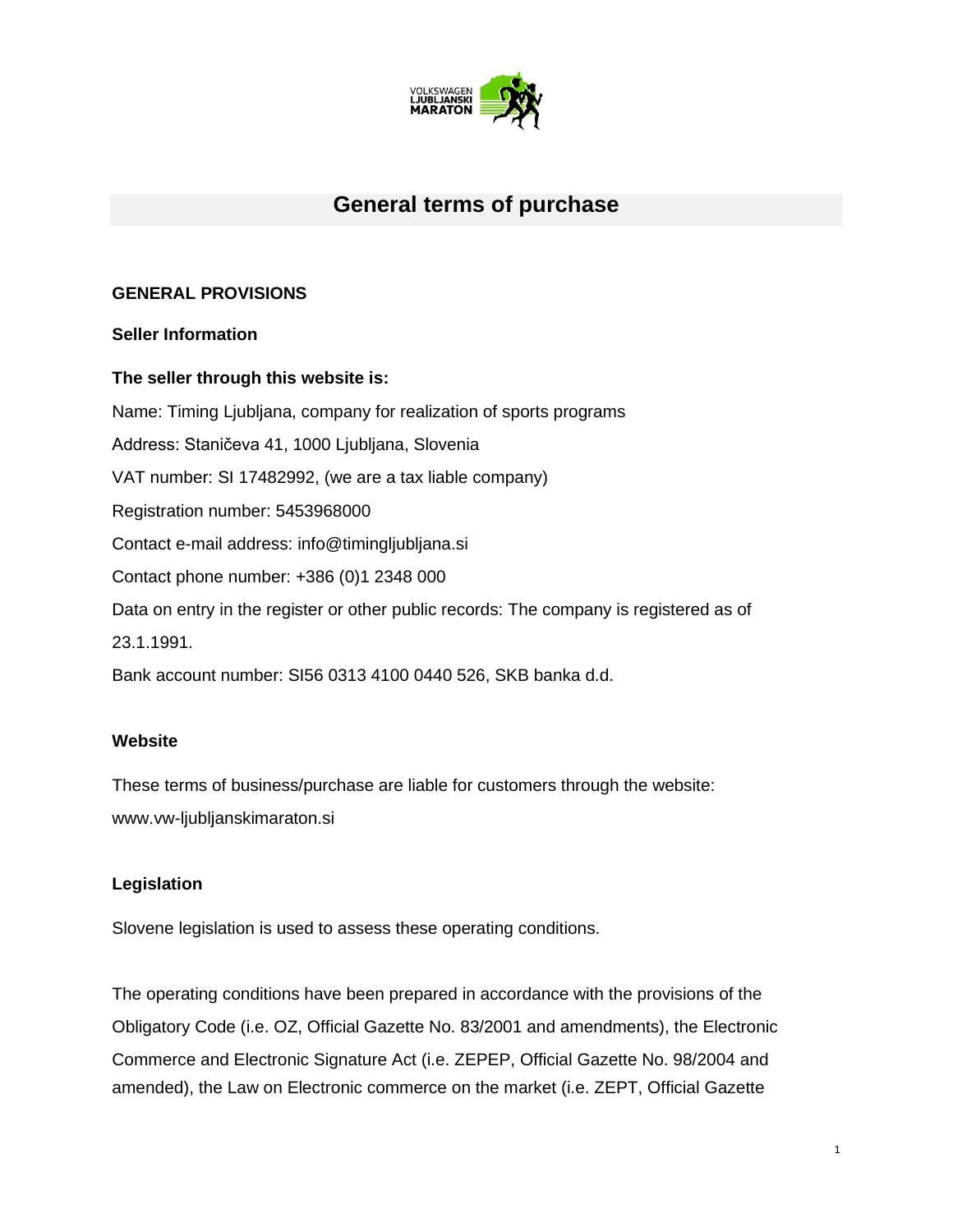

No. 96/2009 and amended), the Electronic Communications Act (i.e. ZEKOM-1, Official Gazette No. 109/2012 and amended), the Copyright and Related Rights Act (i.e. ZASP , Official Gazette No. 16/2007 and amended), Consumer Protection Act (i.e. ZVPot, Official Gazette No. 98/2004 and amended) and other relevant national and European legislation.

## **Legal principles**

- 1. The seller respects the principles of legality and fairness in managing the website and selling products.
- 2. The seller acts in accordance with good business practices and takes into account the diligence of a good expert when complying with his obligations.
- 3. The seller respects the principle of clarity and, with these terms and conditions, informs buyers clearly and comprehensively about their rights.
- 4. The seller respects the principle of proportionality in the processing of personal data. It processes only those that are relevant for the purposes for which they are collected and, if necessary, processes them further. The protection of personal data is regulated by the seller in the Terms of Privacy, which are published on the website which alows the customer to be informed in advance.

## **USING THE WEB SITE**

## **The meaning of the term using the website**

#### **Using this website means:**

- 1. viewing content on the website, it can also mean:
- 2. filling out forms on the website,
- 3. ordering products on the website,
- 4. registering as a buyer,
- 5. using any and all web applications,
- 6. any kinds of comments on customers,
- 7. other uses depending on the content of the website.

#### **Terms of use of the website**

#### **Buyers need to use the site responsibly and without causing damage.**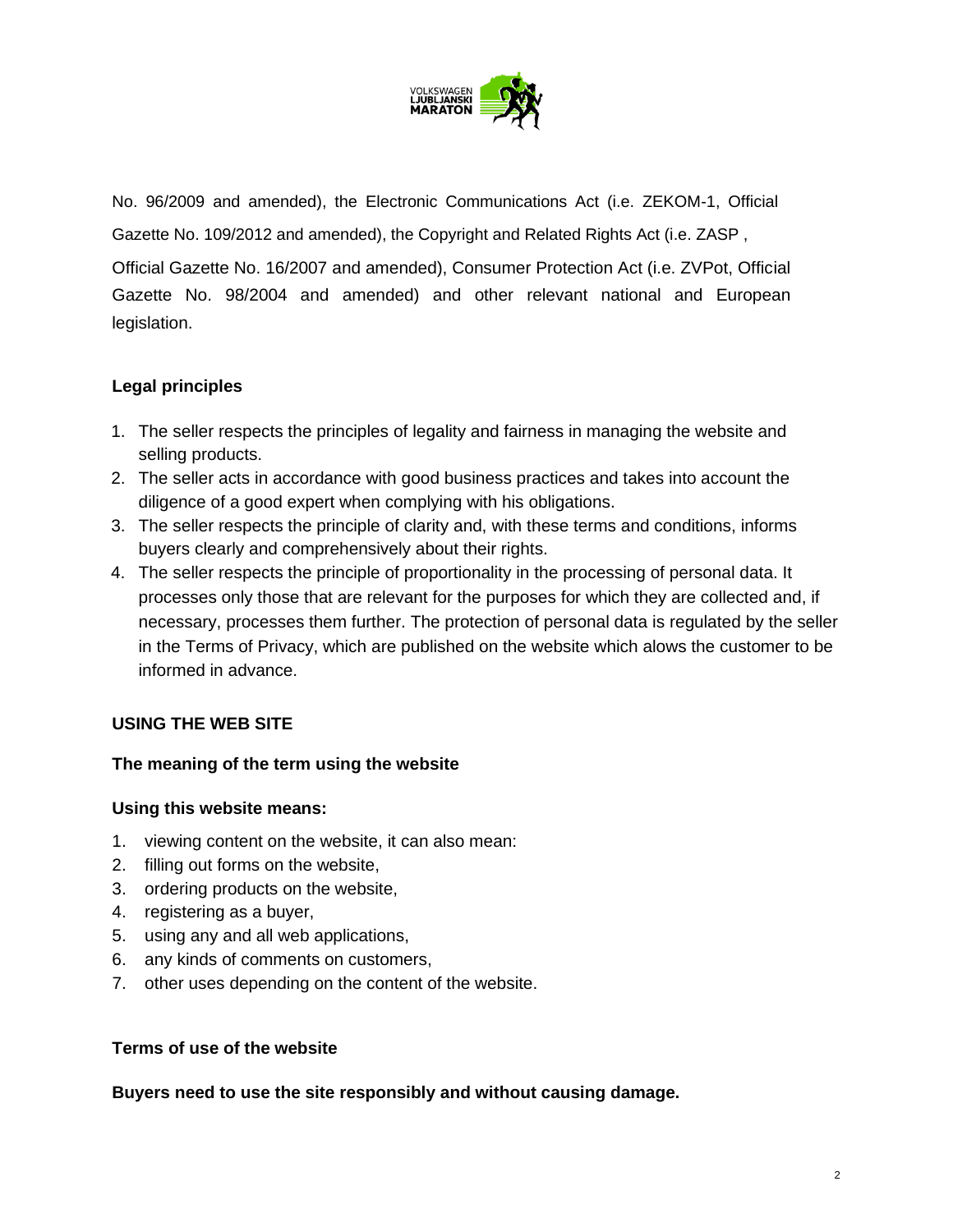

## **It is forbidden to:**

- 1. violate the copyrights of third parties or infringe other intellectual property rights of third parties,
- 2. violate the personal rights of third parties (religious, political beliefs, health status and other legally protected rights),
- 3. encourage hatred or acts of violence,
- 4. encourage the taking of unauthorized substances,
- 5. promote phishing,
- 6. deliberately spread any viruses, worms, defects, Trojan horses, damaged files, swindles or other contents or elements of destructive or deceptive nature;
- 7. use the website for the purpose of illegal file sharing through peer-to-peer networking,
- 8. use the system for the mining of bitcoins and other electronic currencies,
- 9. carry out other acts that violate or promote conduct that constitutes an infringement of criminal law or other applicable rules and rights of third parties.

## **Customer responsibilities**

- 1. The buyer is obliged to leave the website if he does not agree with the terms and conditions of business.
- 2. The buyer is obliged to use the website in such a way that it does not cause harm to the website or the seller intentionally or through negligence.
- 3. The buyer may inform the seller about technical disturbances or failure of a website or content, in case the seller fails to recognize them due to external causes. When these malfunctions can cause damage to the seller, the buyer is obliged to inform the seller immediately.

## **Customer Registration**

- 1. The buyer is obliged to provide accurate and true information both during and after registration. Any abuse of foreign personal data is prohibited.
- 2. The buyer is obliged to carefully store the user name and password and not forward it to third parties.
- 3. The buyer is aware that in the event of the use of false information or the misuse of foreign personal data, the seller may initiate appropriate legal proceedings against him.
- 4. Customers can register if they are at least 16 years old at the date of registration.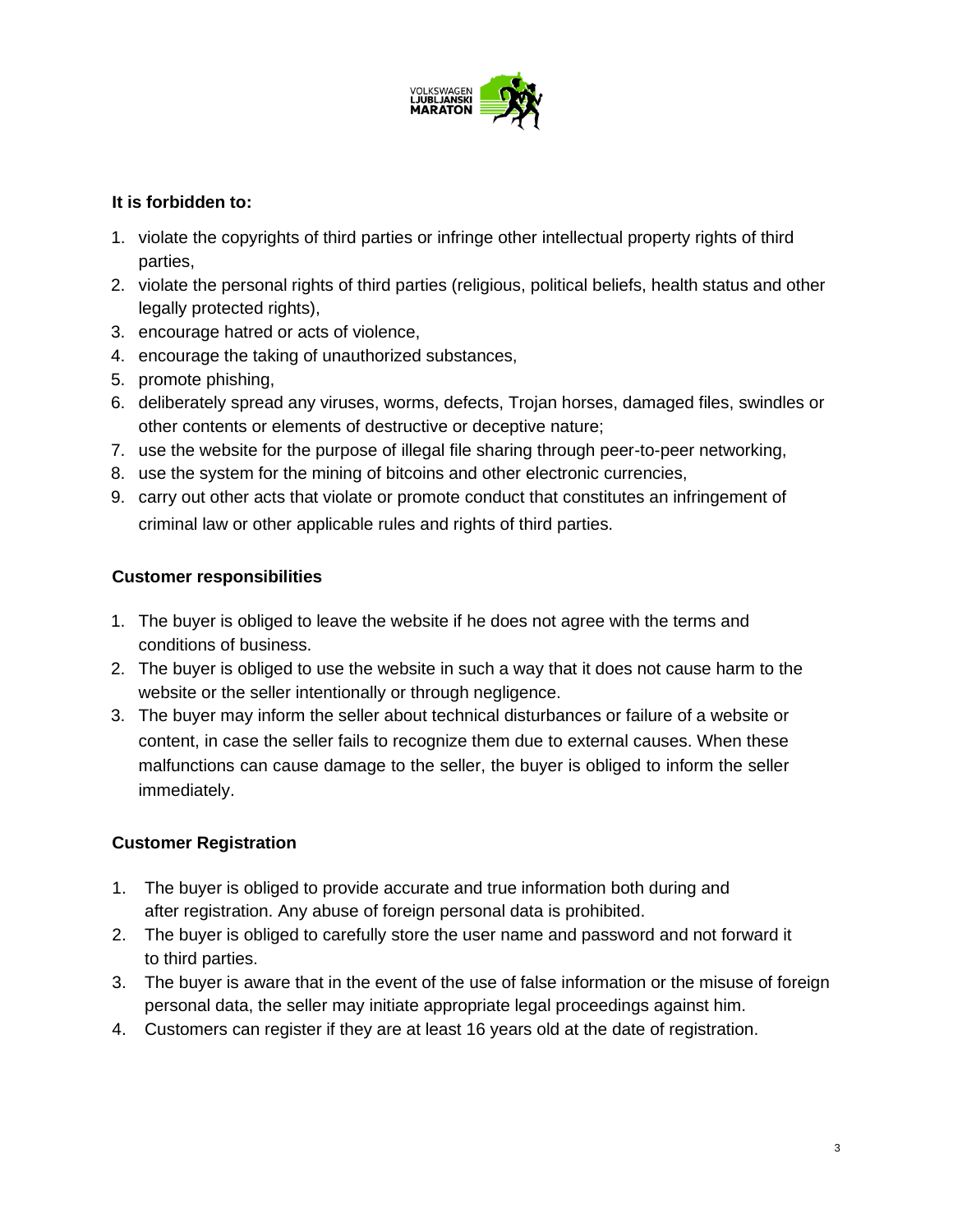

## **Responsibilities of the seller**

The seller is responsible for the proper function of the website and the content it offers, except in cases of force majeure or other reasons on which it has no influence. The seller seeks to resolve technical and content errors quickly in order to facilitate the smooth use of the website and content.

The seller does not assume liability and the buyer can not claim any compensation for any damage that may result from this in the following cases:

- 1. the damage suffered by the buyer in the event of improper use of the website or failure to comply with these operating conditions,
- 2. grammatical errors in texts
- 3. if the site does not work at a 100% 24h/7days a week
- 4. the inadequacy of the content on the website (the content on the website is merely informative and it can not replace in any case the opinions of relevant experts, unless expressly written otherwise),
- 5. links to third party websites (it does not assume liability for third-party content on third-party sites, but commits itself to choosing connections carefully).

## **SALE OF PRODUCTS**

#### **Products in offer**

The products are described in detail in the offer, which is available on the seller's website. The seller has defined properties and price of the product on the website, stocks, possible discounts and campaigns, methods of ordering and payment, and customer rights. Before accepting the order, the buyer is familiarized with these terms and conditions and agrees with them by placing the order. The buyer is aware that with the confirmation of the terms of the business and the order of the product the sales contract is regarded as successfully concluded.

#### **Procedure for buying products**

The buyer enters the information needed to send the product and selects the product and quantity on the website where the product description is also provided. By clicking the Confirm button, the data is sent to our e-mail address, through which we send the invoice for payment. After the payment is made/received, we will send the package within 2 working days.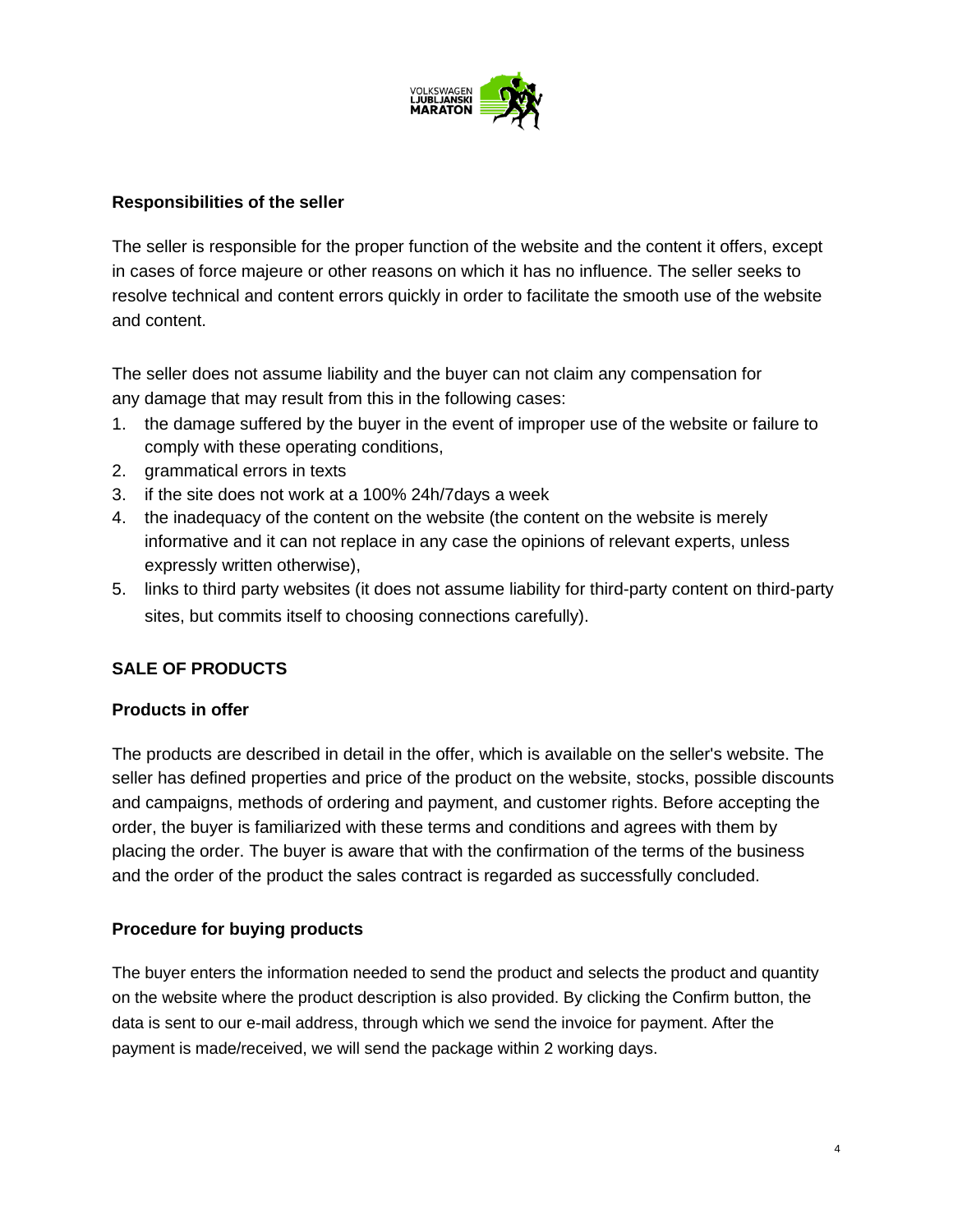

#### **Procedure for buying a startup fee**

The buyer beging the purchase with a users login with an email address and a password. If he or she is not yet a user, one needs to fill out the necessary information to create his or her account. The buyer clicks on the application, where he or she first selects the number of entries/startup fees. Selects the method of payment, fills the participants' data and the payment information. The next step is the verification of the data of the order. At the end of an order the webiste provides you with two (2) documents: the invoice and the application forms.

## **Prices of products**

- 1. All prices are in  $€$ . The prices indicate whether they contain VAT (and percentage) or not.
- 2. The seller may change the prices and apply them immediately after the announcement. For orders already confirmed, the prices in the order remain in force.
- 3. Discounts and promotional codes are not cumulative, unless stated otherwise.

## **Payment of products**

The seller provides the ability to pay for products from the online store and startup fee with the following payment methods:

- 1. payment order / UPN (pro forma invoice)
- 2. Paypal
- 3. payment cards

The customer receives an invoice for the ordered products from the online store physically upon receipt of the ordered products, and for the startup fee, upon payment to the e-mail address. The seller keeps the invoices and sales agreement at the company's headquarters for 10 years in physical form. The invoices are available to each customer with a prior written request sent to the contact e-mail address or the usual address of the seller.

#### **Delivery deadline**

Delivery time is up to 8 working days after the receipt of payment or order. In case of problems with the delivery of the selected product or the extension of the delivery deadline, the seller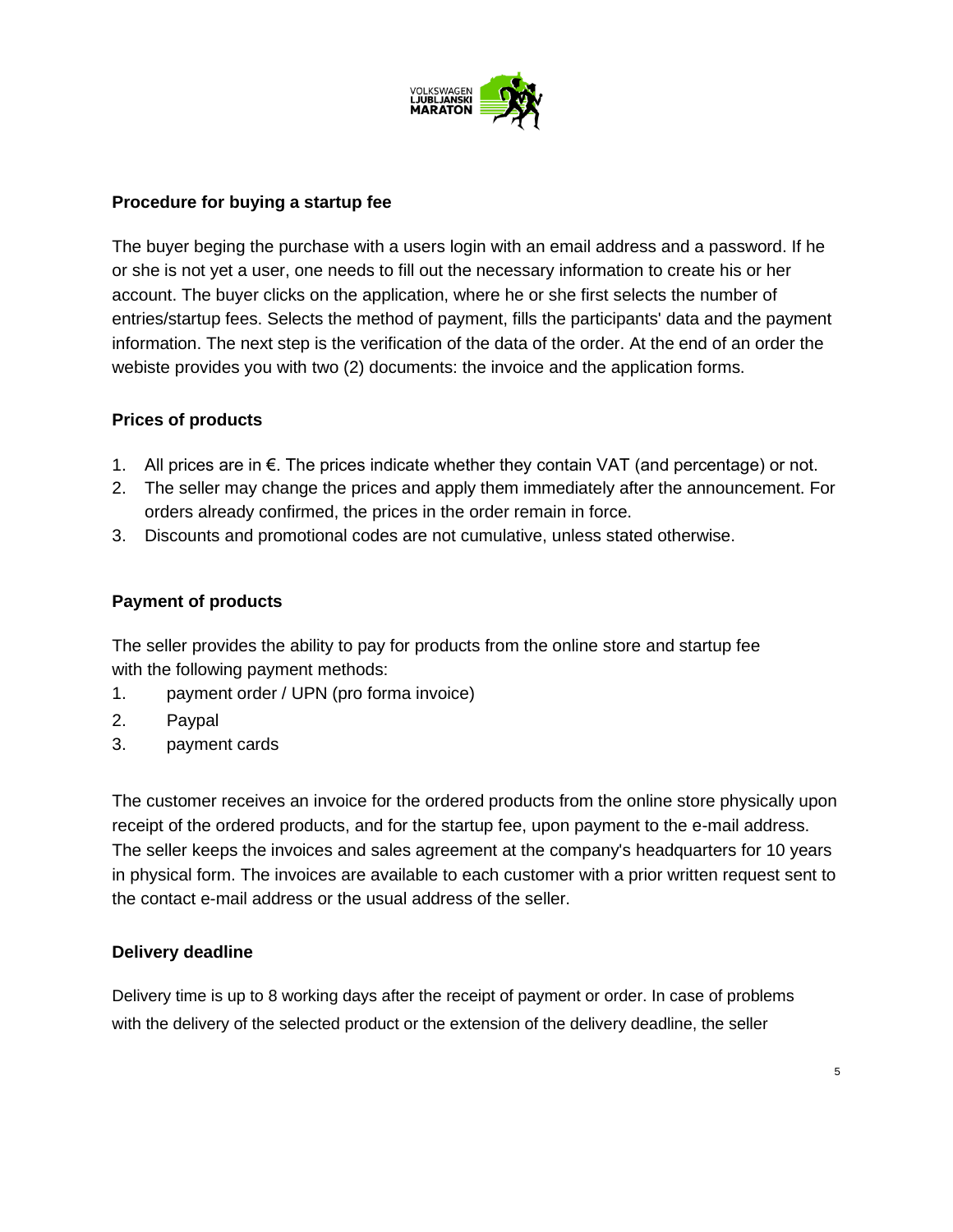

informs the buyer accordingly and, if necessary, arranges an extension of the delivery deadline or replacement of the product, or otherwise satisfies the customer in its requirements or needs.

## **Cost of delivery**

The cost of delivery is charged by the official price list of the delivery company. The delivery is performed by the national post service, Pošta Slovenije.

## **Complaints and warranty**

In the event of a material error on the product, the buyer has 60 days, from the moment he or she noticed the error, to inform the seller in writing. After the expiration of two years from the purchase, the material error can not be claimed.

The complaint must include:

- 1. the customers contact details,
- 2. the exact description of the product or several products,
- 3. the exact description of the claimed defect,
- 4. the original invoice must be attached, and
- 5. the claimed product .

The buyer must allow the seller to inspect the product. The seller is obliged to answer the buyer no later than 8 days after the receipt of the written complaint. In the event of a claim being justified, the seller offers the buyer the correction of the defect, a new product or the possibility of withdrawing from the contract.

The customer can forward the complaint in writing to info@timingljubljana.si.

#### **Contract withdrawal**

- 1. The buyer can withdraw from the contract (purchase) within 14 days without giving any reason for doing so.
- 2. The withdrawal period shall expire within 14 days from the date on which the buyer acquires the physical possession of the product or is acquired for the buyer by a third party and designated by the buyer for this purpose. This means within 14 days of the receipt of the product (the date of the receipt on the delivery certificate). In the case of contracts for the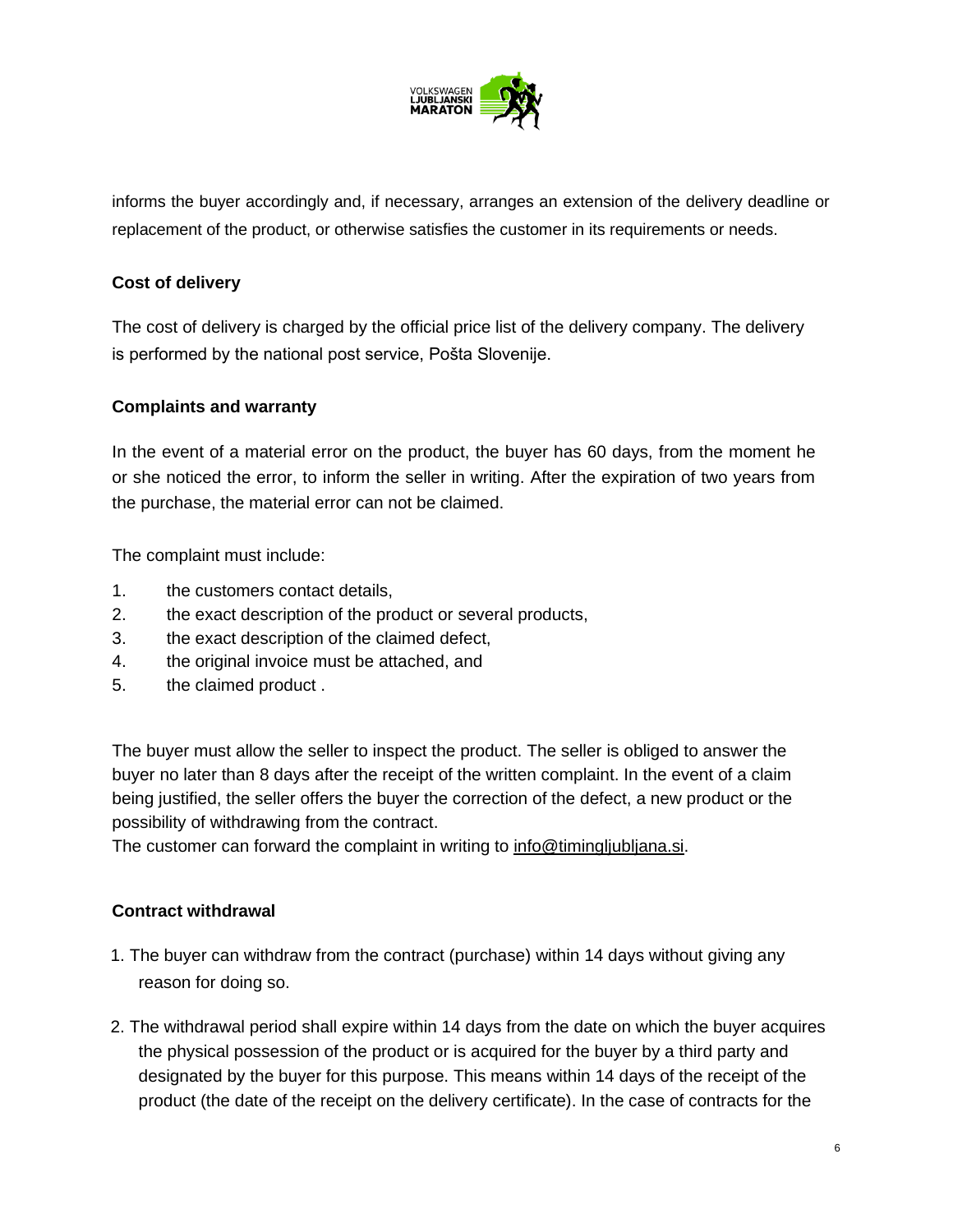

delivery of goods consisting of several pieces or consignments, the withdrawal period starts when the buyer acquires in physical possession the last consignment or piece or it is acquired by a third party other than the buyer and determined for this purpose by the buyer.

- 3. If the buyer withdraws from the contract, the seller shall, without undue delay, and in any case, reimburse the buyer, within a period of 30 days from the date of receipt of the notice of withdrawal, all received payments. The buyer is responsible for the return shipping costs. The seller shall make the reimbursement with the same payment method as was used in the execution of the original transaction, unless determined otherwise (expressly and in writing) by the buyer (eg a credit note or other form of reimbursement).
- 4. The seller can withhold payment until he receives the returned goods or until the buyer sends the evidence that the goods have been sent back, depending on which event occurs earlier. The buyer returns the goods without undue delay and in any case no later than within 30 days from the day the buyer informed the seller about the withdrawal from the contract. The deadline is taken into consideration if the buyer sends the goods back before the expiry of the 14-day period. The direct costs of returning goods are borne by the buyer.
- 5. In the event that the returned product is damaged or there is any reduction in its value, the seller reserves the right to reduce the value of the refund of the entire purchase price.

#### **Returns of products**

The buyer is aware and agrees that when purchasing the below listed products, he or she can not claim the right to withdraw from the contract within 14 days without giving the reason:

- 1. sealed goods which are not suitable for returns due to health or hygiene reasons if and when the customer has opened a seal after delivery;
- 2. products which, due to their nature, are inextricably mixed with other objects;
- 3. products that spoil rapidly or have a short expiriation date;

This provision is without prejudice to the provisions on complaints and/or warranty that the buyer can enforce in accordance with these terms and conditions.

In order to exercise the right of withdrawal, the buyer must inform the seller of his or her decision to withdraw from this contract by an unambiguous written declaration. The buyer can do so with a letter sent via the regular (we recommend registered mail) or via e-mail.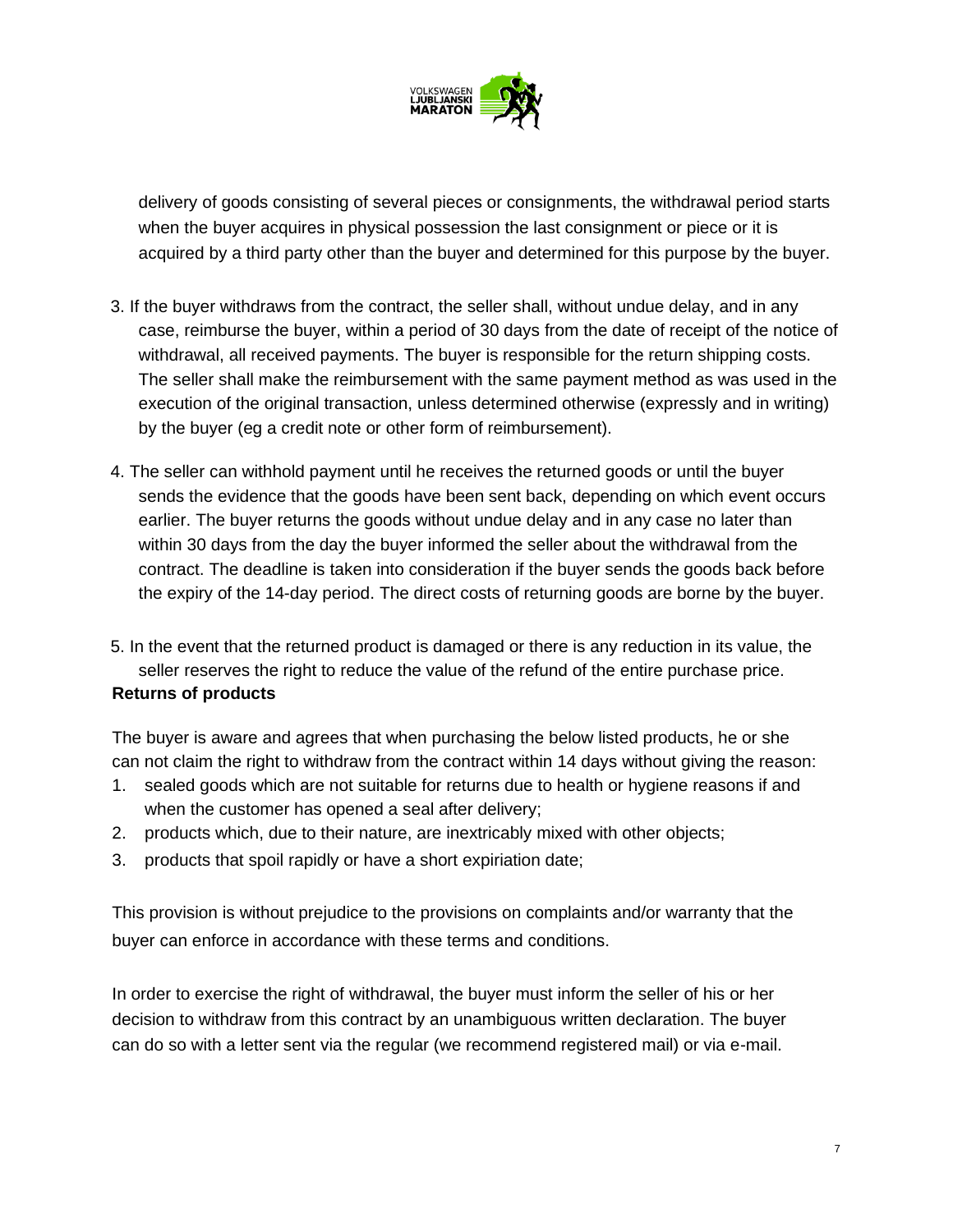

In order for the deadline of the withdrawing from the contract to be taken in account, it is sufficient that the notice regarding the exercise of the right of the buyer to the withdrawal of the contract is sent before the expiry of the withdrawal period from this contract, that is to say, the deadline is 14 days from the date of delivery.

## **Registration fee transfer**

When registering, the runner can use the right to transfer the registration fee into next year at an additional charge of 5€. The transfer can only be used for the current year and it has to be announced no later than by the applications deadline (13.10.2022). If you take advantage of the registration fee transfer, it is not possible to pick up the starter pack.

Changing the running distance (42km > 21km, 42km > 10km, 21km > 10km, 21km > 42km) is free of charge and possible until 01.10.2022. To change the distance, please contact info@timingljubljana.si. Refunds of the difference when changing from 42km or 21km to 10km are not possible.

It is not possible to change the running distance from 10km to a longer distance (10km > 21km, 10km > 42km) after the registration is completed. This can only be arranged at the start number pick up point and at an additional charge of 10€.

Refunds of the registration fee is not possible in any case (not even with a medical certificate)!

Starter package pick up is available **only during the Running fair Tečem** with a runner's valid voucher.

#### **Special arrangements**

Notwithstanding the provisions of these Terms of Purchase, the seller and the buyer may agree to the content otherwise, insofar as they both agree, in the common pursuit of the interests of both. The seller is obliged to make sure that the special arrangements available to the buyer, who is a natural person, can in no way provide fewer rights than those provided by these terms and conditions.

#### **Limitations of liability**

The seller strives to ensure the up-to-date and correctness of all the information published on the website. The seller is not liable for any grammatical or other errors in the text or inaccessibility of the data. On the seller's website, the images are symbolic, except where it is explicitly stated that the image reflects the actual state of the product. The buyer is deemed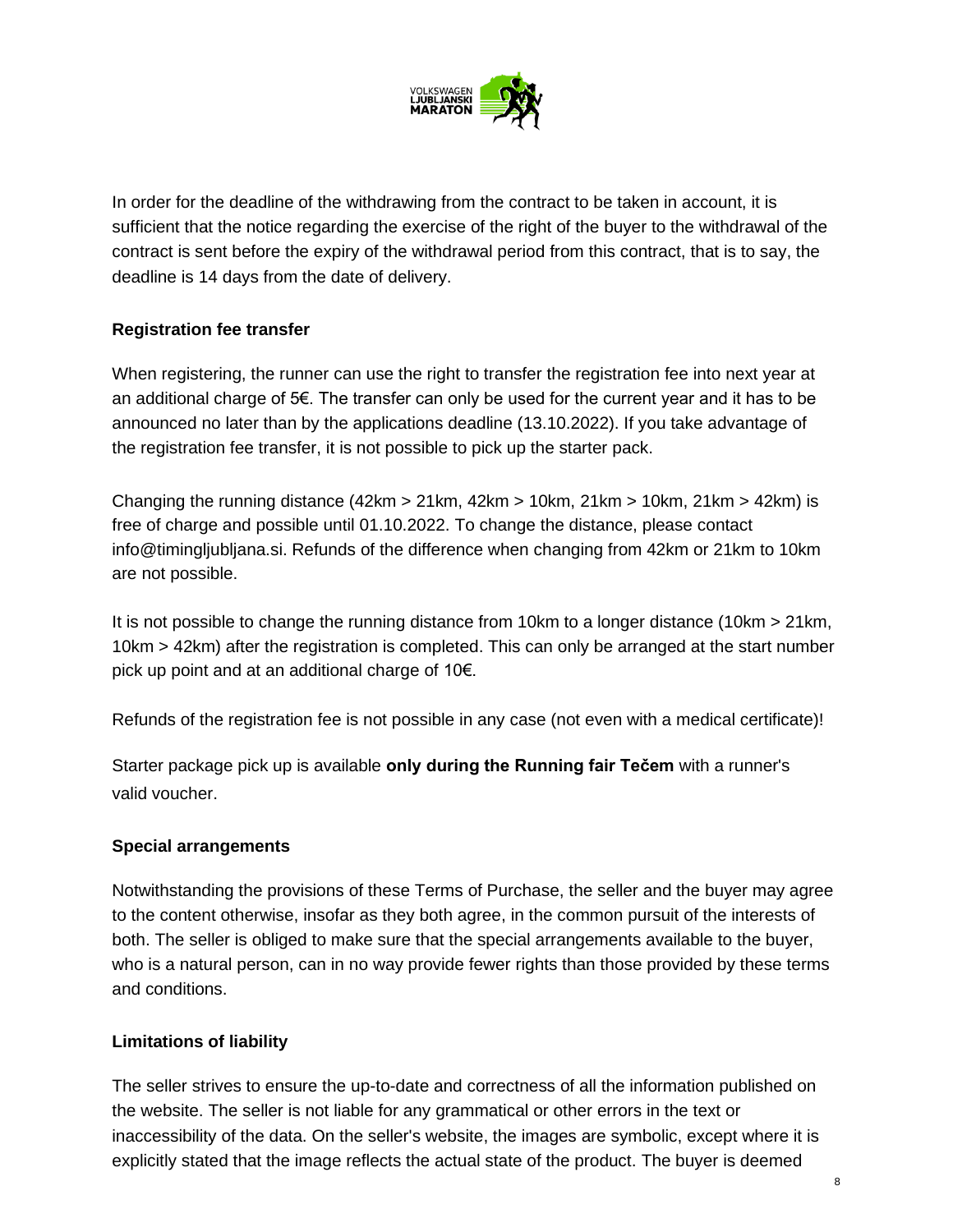

acquainted and agrees that the seller is not responsible for the delay of the delivery service, and not for damaging the packaging of the product.

In the case of damaged packaging, the buyer is obliged to refuse the delivered product directly to the delivery service.

## **COPYRIGHT**

## **Texts on the website**

It is forbidden to copy or otherwise use the contents and texts on the seller's website outside the requirements of legal cooperation between the seller and the buyer, unless otherwise indicated on the website. Any interference with copyright is deemed to be an infringement of intellectual property rights and may be the subject of the initiation of appropriate legal proceedings.

## **Photos and audiovisual works on the website**

All pictures, videos and other audiovisual works published on the website are copyrighted by the seller and are forbidden to copy or otherwise use outside the requirements of legal cooperation between the seller and the buyer, unless otherwise indicated on the website. Any interference with copyright is deemed to be an infringement of intellectual property rights and may be the subject of the initiation of appropriate legal proceedings.

## **FINAL PROVISIONS**

#### **The binding nature of the terms of purchase**

- 1. The terms of purchase apply to all buyers of the seller's website.
- 2. The terms of purchase shall be binding on all legal transactions concluded on their basis through the seller's website.
- 3. The terms of purchase are an integral part of the customer's order.
- 4. The buyer confirms the acquaintance and acceptance of these terms and conditions prior to the ordering of the product.

#### **Geographical validity**

The terms of purchase apply to all customers and purchases, regardless of the country of access of the buyer.